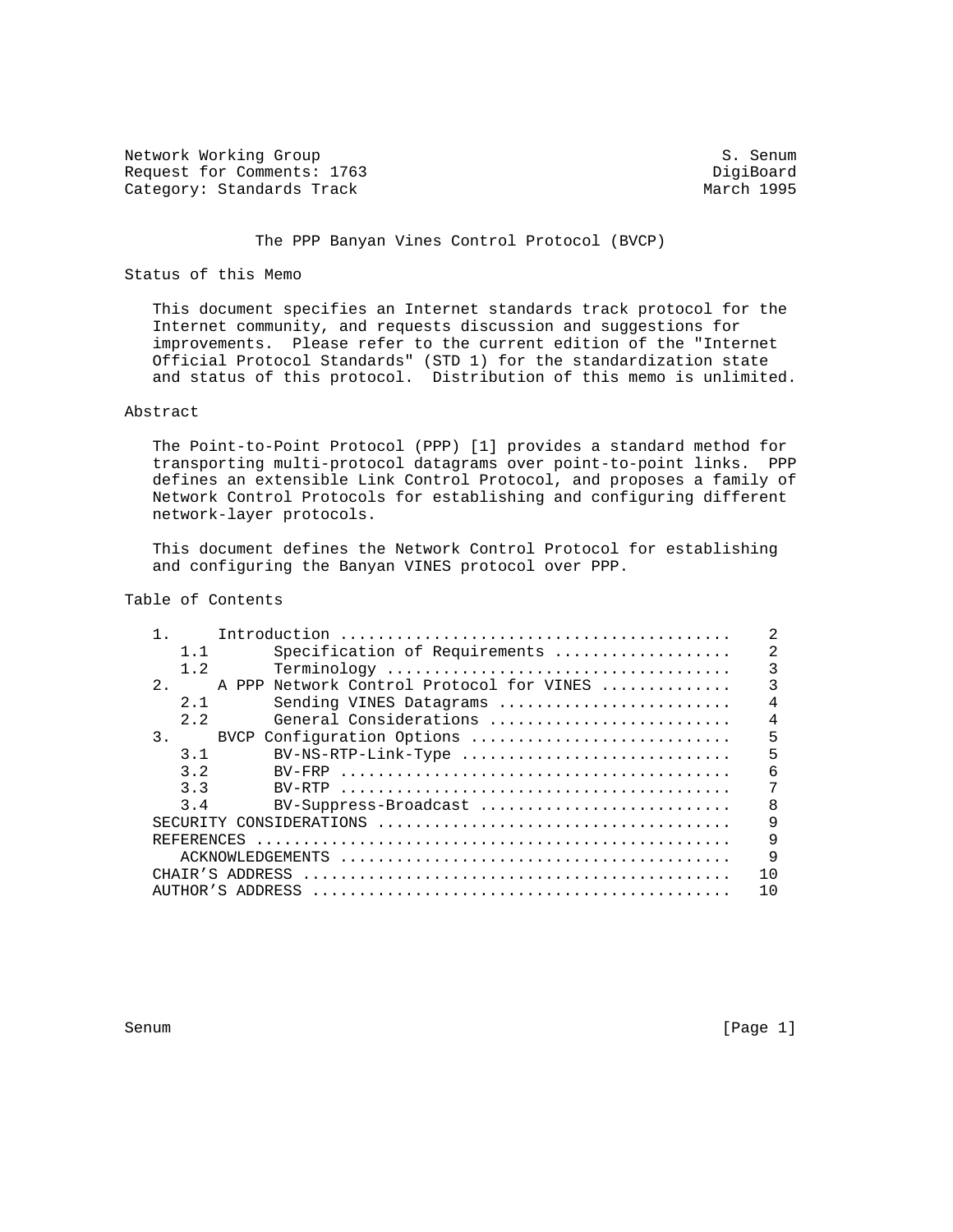### 1. Introduction

PPP has three main components:

- 1. A method for encapsulating multi-protocol datagrams.
- 2. A Link Control Protocol (LCP) for establishing, configuring, and testing the data-link connection.
- 3. A family of Network Control Protocols for establishing and configuring different network-layer protocols.

 In order to establish communications over a point-to-point link, each end of the PPP link must first send LCP packets to configure and test the data link. After the link has been established and optional facilities have been negotiated as needed by the LCP, PPP must send BVCP packets to choose and configure the VINES network-layer protocol. Once BVCP has reached the Opened state, VINES datagrams can be sent over the link.

 The link will remain configured for communications until explicit LCP or BVCP packets close the link down, or until some external event occurs (an inactivity timer expires or network administrator intervention).

1.1. Specification of Requirements

 In this document, several words are used to signify the requirements of the specification. These words are often capitalized.

- MUST This word, or the adjective "required", means that the definition is an absolute requirement of the specification.
- MUST NOT This phrase means that the definition is an absolute prohibition of the specification.
- SHOULD This word, or the adjective "recommended", means that there may exist valid reasons in particular circumstances to ignore this item, but the full implications must be understood and carefully weighed before choosing a different course.
- MAY This word, or the adjective "optional", means that this item is one of an allowed set of alternatives. An implementation which does not include this option MUST be prepared to interoperate with another implementation which does include the option.

Senum [Page 2]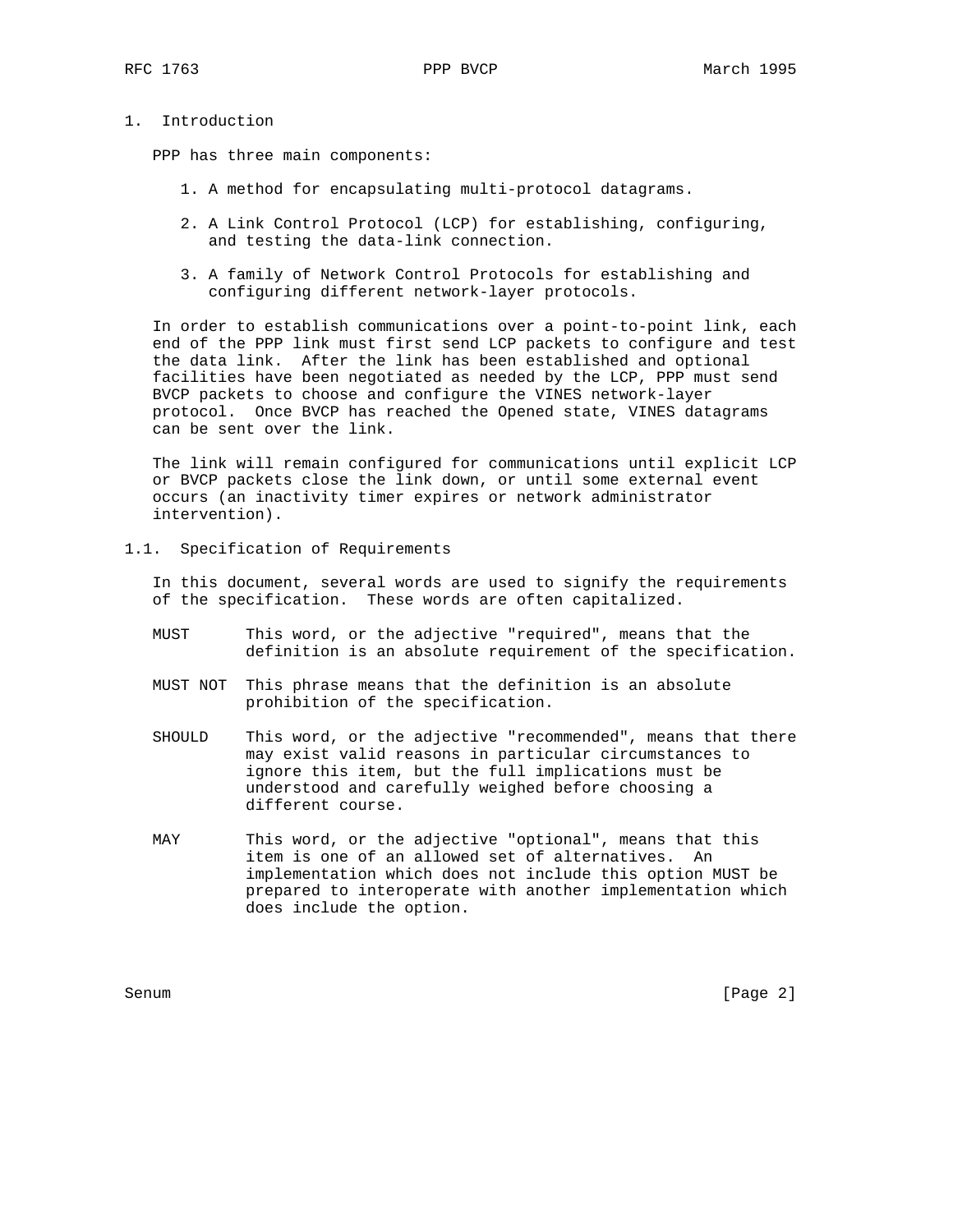# 1.2. Terminology

This document frequently uses the following terms:

- datagram The unit of transmission in the network layer (such as IP). A datagram may be encapsulated in one or more packets passed to the data link layer.
- frame The unit of transmission at the data link layer. A frame may include a header and/or a trailer, along with some number of units of data.
- packet The basic unit of encapsulation, which is passed across the interface between the network layer and the data link layer. A packet is usually mapped to a frame; the exceptions are when data link layer fragmentation is being performed, or when multiple packets are incorporated into a single frame.

peer The other end of the point-to-point link.

silently discard

 This means the implementation discards the packet without further processing. The implementation SHOULD provide the capability of logging the error, including the contents of the silently discarded packet, and SHOULD record the event in a statistics counter.

2. A PPP Network Control Protocol for VINES

 The Banyan VINES Control Protocol (BVCP) is responsible for configuring, enabling, and disabling the VINES protocol modules on both ends of the point-to-point link. BVCP uses the same packet exchange mechanism as the Link Control Protocol. BVCP packets may not be exchanged until PPP has reached the Network-Layer Protocol phase. BVCP packets received before this phase is reached should be silently discarded.

 The Baynan VINES Control Protocol is exactly the same as the Link Control Protocol [1] with the following exceptions:

Frame Modifications

 The packet may utilize any modifications to the basic frame format which have been negotiated during the Link Establishment phase.

Senum [Page 3]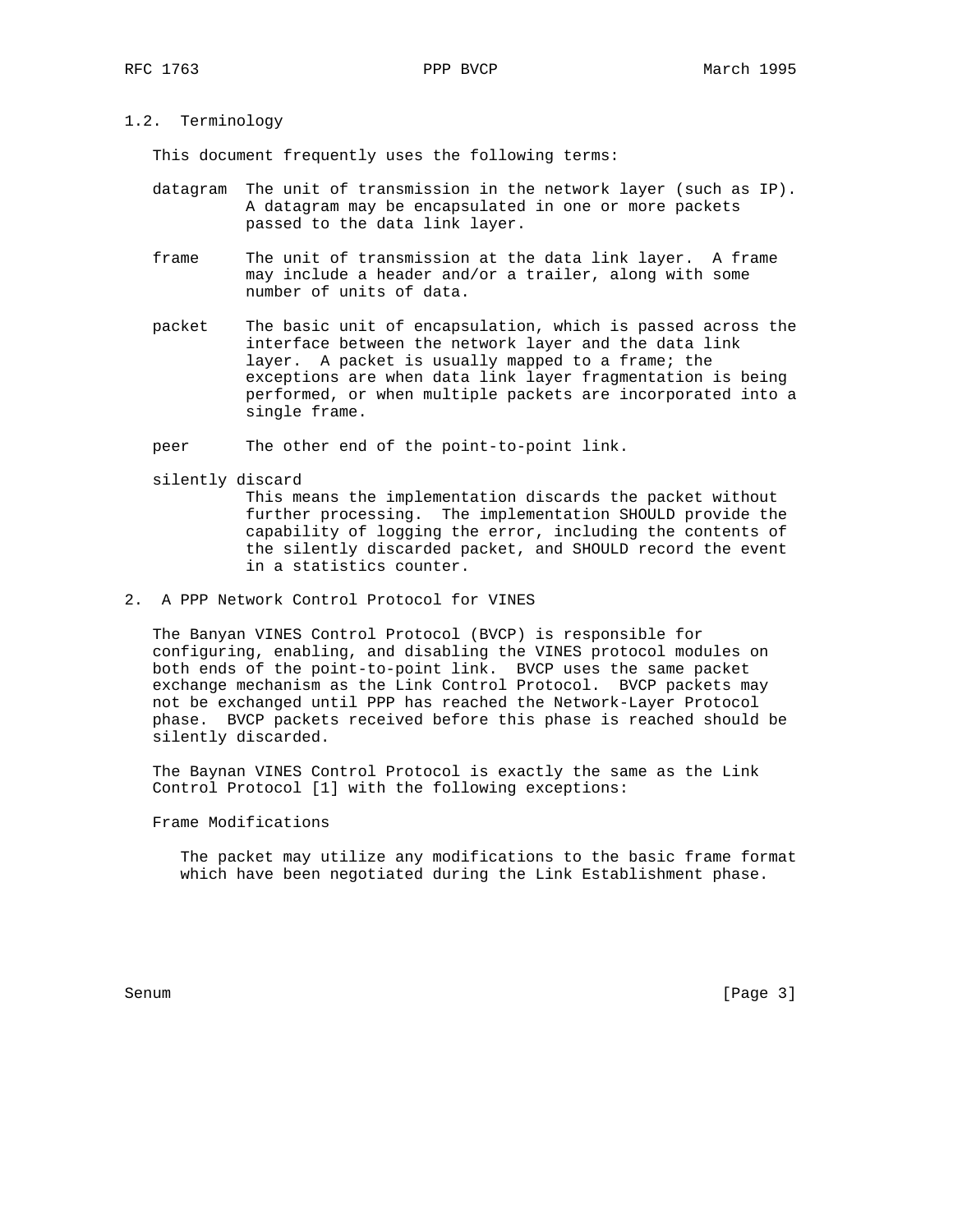# Data Link Layer Protocol Field

 Exactly one BVCP packet is encapsulated in the Information field of a PPP Data Link Layer frame where the Protocol field indicates type hex 8035 (Banyan VINES Control Protocol).

### Code field

 Only Codes 1 through 7 (Configure-Request, Configure-Ack, Configure-Nak, Configure-Reject, Terminate-Request, Terminate-Ack and Code-Reject) are used. Other Codes should be treated as unrecognized and should result in Code-Rejects.

### Timeouts

 BVCP packets may not be exchanged until PPP has reached the Network-Layer Protocol phase. An implementation should be prepared to wait for Authentication and Link Quality Determination to finish before timing out waiting for a Configure-Ack or other response. It is suggested that an implementation give up only after user intervention or a configurable amount of time.

### Configuration Option Types

BVCP has a distinct set of Configuration Options.

# 2.1. Sending VINES Datagrams

 Before any VINES datagrams may be communicated, PPP must reach the Network-Layer Protocol phase, and the Banyan VINES Control Protocol must reach the Opened state.

 Exactly one VINES packet is encapsulated in the Information field of a PPP Data Link Layer frame where the Protocol field indicates type hex 0035 (Banyan VINES datagram). The maximum length of a VINES datagram transmitted over a PPP link is the same as the maximum length of the Information field of a PPP data link layer frame.

 The format of the Information field itself is the same as that defined in [2].

# 2.2. General Considerations

 VINES supports an Address Resolution Protocol, VINES ARP, primarily used for address assignment. Since this protocol is part of VINES IP, it is fully supported over BVCP. VINES also supports a data-link Echo Protocol (VINES Echo), used to test connectivity to a VINES Server in a LAN environment, which is not supported over BVCP.

Senum [Page 4]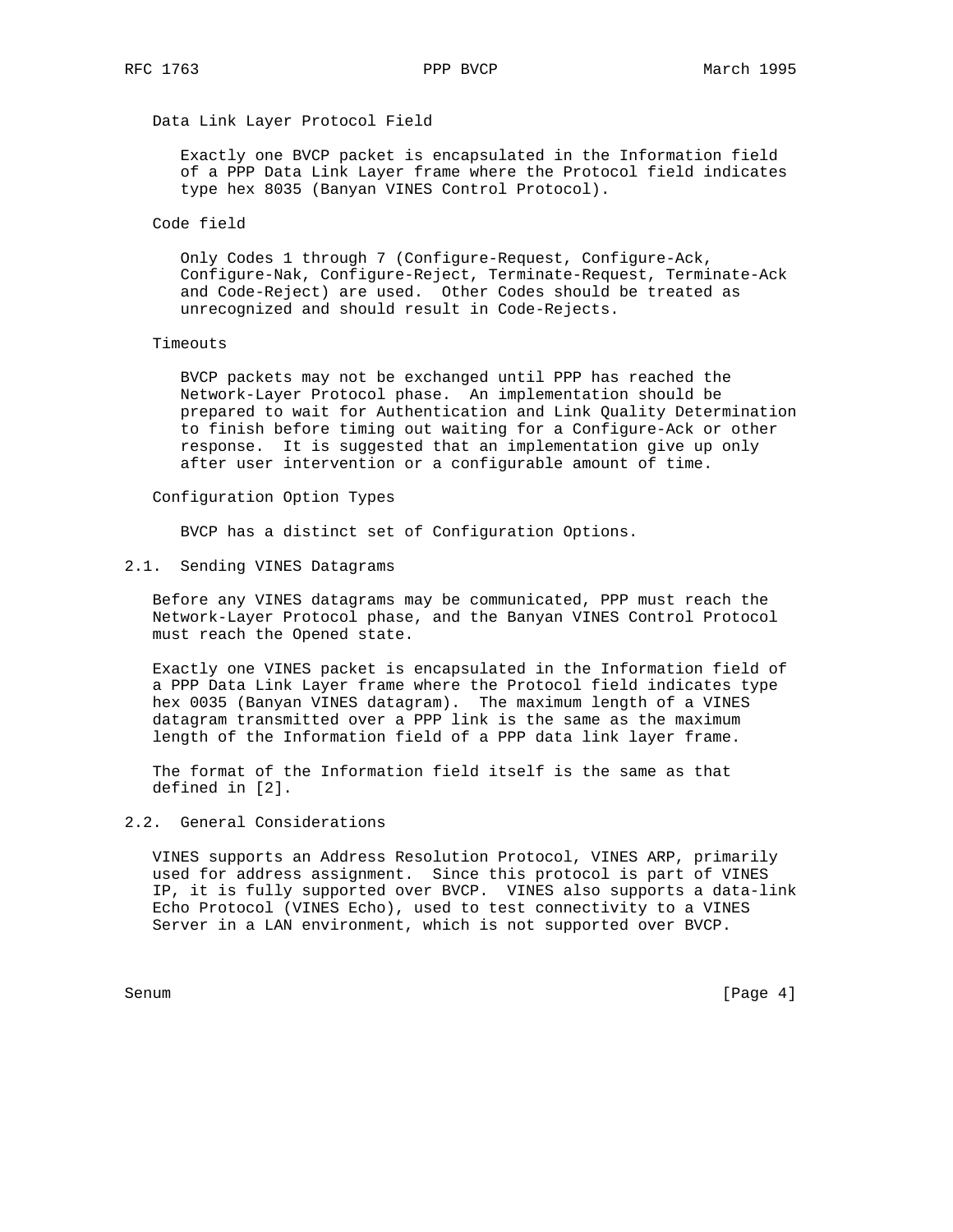3. BVCP Configuration Options

 BVCP Configuration Options allow modifications to the standard characteristics of the network-layer protocol to be negotiated. If a Configuration Option is not included in a Configure-Request packet, the default value for that Configuration Option is assumed.

 BVCP uses the same Configuration Option format defined for LCP [1], with a separate set of Options.

 Up-to-date values of the BVCP Option Type field are specified in the most recent "Assigned Numbers" RFC [3]. Current values are assigned as follows:

Value Option

- 1 BV-NS-RTP-Link-Type
- 2 BV-FRP
- 3 BV-RTP
- 4 BV-Suppress-Broadcast

 Note: A suggestion was made to combine the BV-NS-RTP-Link-Type option and the BV-RTP option into a single option that could negotiate one of four settings (S-RTP, NS-RTP-LAN, NS-RTP-WAN, NO-RTP). This suggestion has been rejected because VINES must already deal with a mix of S-RTP and NS-RTP, and that pushing this information down to the PPP layer is not desirable.

3.1. BV-NS-RTP-Link-Type

Description

 This Configuration Option provides a way to negotiate the way the Non-Sequenced Routing Update Protocol (NS-RTP) (pre-VINES 5.5, i.e., 4.11 and 5.0) will run on the link. NS-RTP handles updates differently depending on whether the interface is a LAN type or a WAN type. For a LAN type, the full routing table is rebroadcast every update interval (90 seconds). For a WAN type, the full routing table is only transmitted for the first 3 update intervals after the link comes up. After that only changes are transmitted (for 5 update intervals). Note that this has no effect if Sequenced RTP (VINES 5.5) is being used. More information on this can be found in [2].

 This option negotiates what an implementation is willing to receive, and is negotiated separately per side of the PPP connection. The acceptance of this option (by the peer) indicates that the peer will send NS-RTP updates as if the link was a LAN

Senum [Page 5]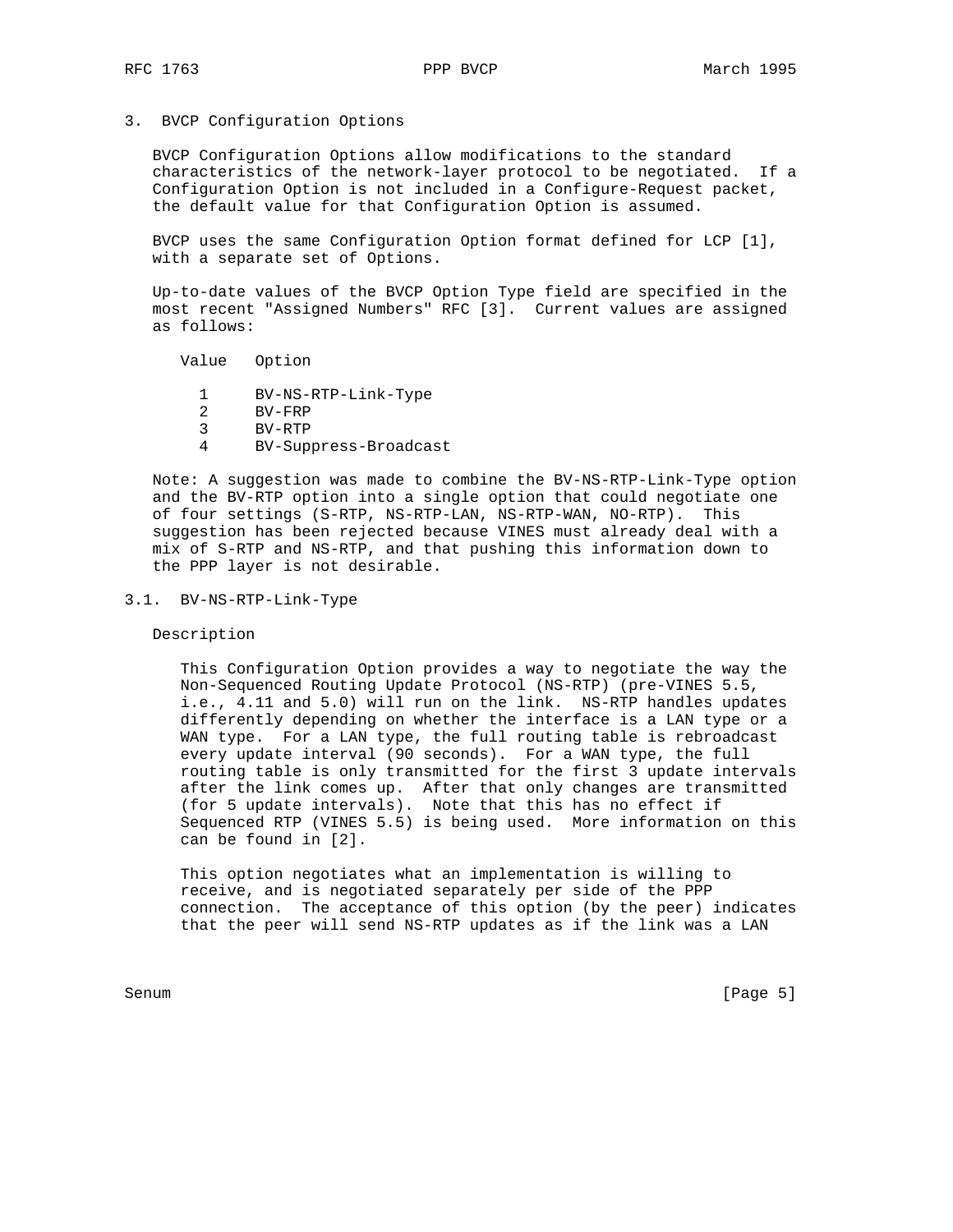type. The rejection (or absence) of this option indicates that the peer will send NS-RTP updates as if the link was a WAN type.

By default, NS-RTP updates are sent as if the link was a WAN type.

 A summary of the BV-NS-RTP-Link-Type Configuration Option format is shown below. The fields are transmitted from left to right.

 $\sim$  0  $\sim$  1 0 1 2 3 4 5 6 7 8 9 0 1 2 3 4 5 +-+-+-+-+-+-+-+-+-+-+-+-+-+-+-+-+ | Type | Length | +-+-+-+-+-+-+-+-+-+-+-+-+-+-+-+-+

Type

1

Length

2

3.2. BV-FRP

Description

 This Configuration Option provides a way to negotiate the use of VINES Fragmentation Protocol (FRP). This protocol is used to allow fragmentation and reassembly of a VINES packet over the link. FRP prepends a two octet field to every packet going over the link that contains a begin and end fragment information and a sequence number. With PPP's default MRU of 1500, FRP is not normally needed, and no FRP header would be sent with the VINES packet. If a MRU of less than 1484 is negotiated, FRP will be needed to send a full size VINES packet over the link. More information on this can be found in [2].

 This option negotiates what an implementation is willing to receive, and is negotiated separately per side of the PPP connection. The acceptance of this option (by the peer) indicates that the peer will send VINES packets with a FRP header. The rejection (or absence) of this option indicates that the peer will send VINES packets without a FRP header.

By default, VINES packets are sent without a FRP header.

Senum [Page 6]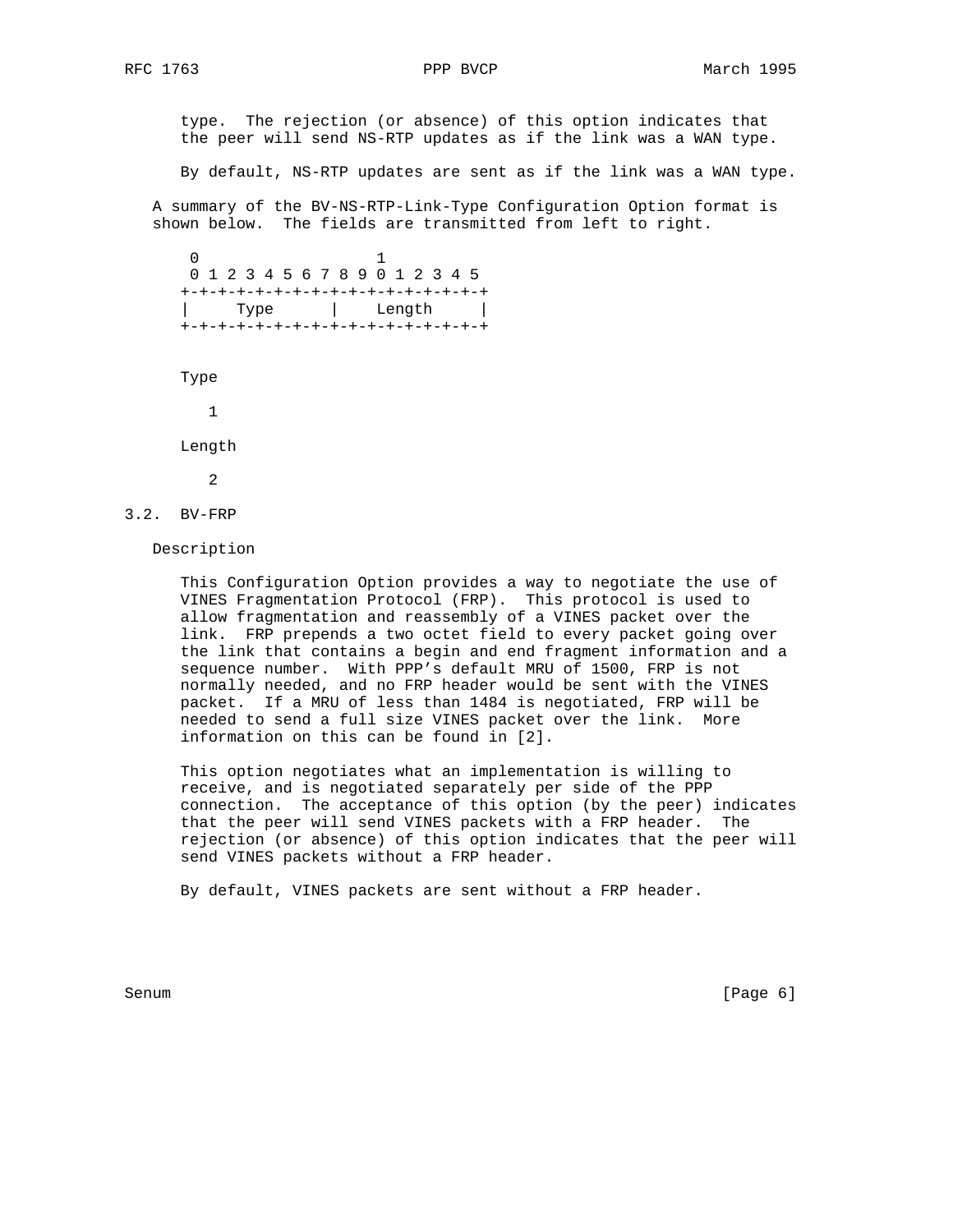A summary of the BV-FRP Configuration Option format is shown below. The fields are transmitted from left to right.

 0 1 0 1 2 3 4 5 6 7 8 9 0 1 2 3 4 5 +-+-+-+-+-+-+-+-+-+-+-+-+-+-+-+-+-+<br>| Type | Length | | Type | Length | +-+-+-+-+-+-+-+-+-+-+-+-+-+-+-+-+

Type

2

Length

2

3.3. BV-RTP

Description

 This Configuration Option provides a way to negotiate whether RTP is used over the link. If dial-up lines with static routes are being used, the use of RTP may be totally suppressed to conserve bandwidth on the link.

 This option negotiates what an implementation is willing to receive, and is negotiated separately per side of the PPP connection. The acceptance of this option (by the peer) indicates that the peer will not send RTP packets. The rejection (or absence) of this option indicates that the peer will send any RTP packets.

By default, RTP packets are sent over the link.

Senum [Page 7]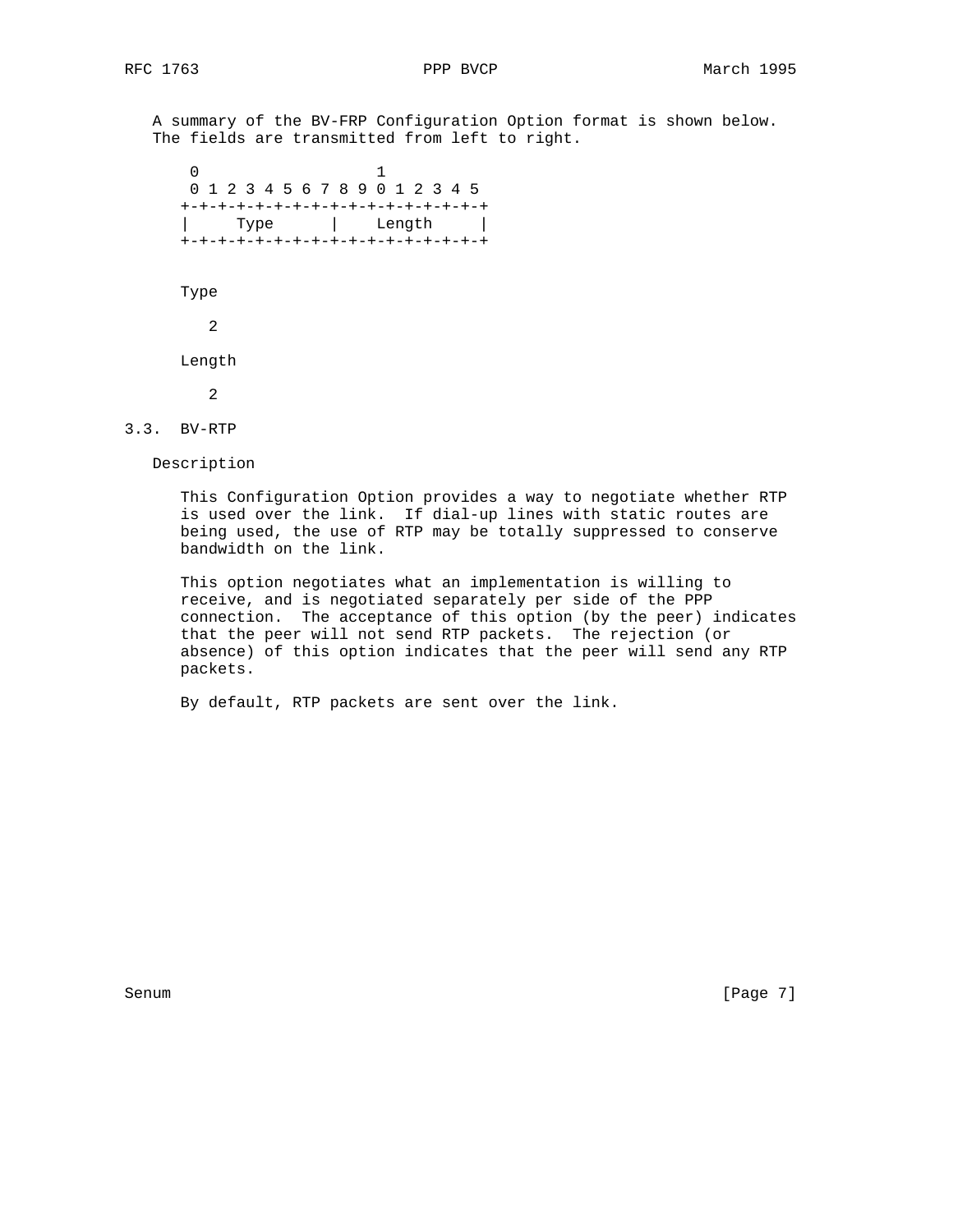A summary of the BV-RTP Configuration Option format is shown below. The fields are transmitted from left to right.

 0 1 0 1 2 3 4 5 6 7 8 9 0 1 2 3 4 5 +-+-+-+-+-+-+-+-+-+-+-+-+-+-+-+-+ | Type | Length | +-+-+-+-+-+-+-+-+-+-+-+-+-+-+-+-+ Type 3 Length 2

3.4. BV-Suppress-Broadcast

Description

 This Configuration Option provides a way to negotiate the sending of VINES broadcast packets, i.e., packets with a destination VINES network address of all ones. This option only affects VINES packets that are not of type VINES ARP or VINES RTP. This option can be used by a VINES Client to request that most of the broadcast packets that would normally be sent to it by a VINES Server be discarded, in order to conserve link bandwidth. Most of the broadcast packets sent by a VINES Server are not useful to a VINES Client.

 This option negotiates what an implementation is willing to receive, and is negotiated separately per side of the PPP connection. The acceptance of this option (by the peer) indicates that the peer MUST NOT send any VINES broadcast packets, other than packets of type VINES ARP or VINES RTP. The rejection (or absence) of this option indicates that the peer will send all VINES broadcast packets.

By default, all VINES broadcast packets are sent.

Senum [Page 8]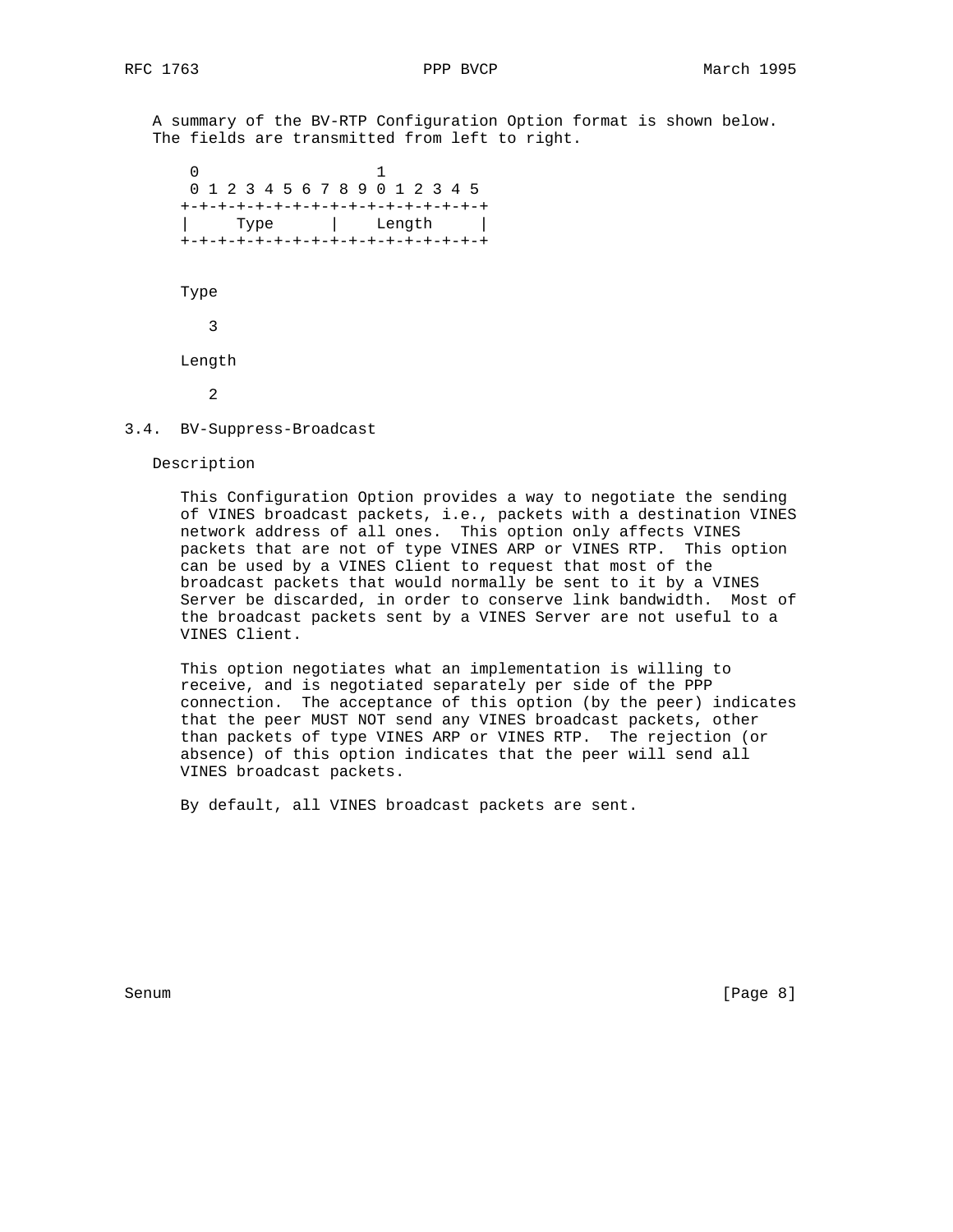A summary of the BV-Suppress-Broadcast Configuration Option format is shown below. The fields are transmitted from left to right.

 0 1 0 1 2 3 4 5 6 7 8 9 0 1 2 3 4 5 +-+-+-+-+-+-+-+-+-+-+-+-+-+-+-+-+ | Type | Length | +-+-+-+-+-+-+-+-+-+-+-+-+-+-+-+-+ Type 4 Length

2

Security Considerations

Security issues are not discussed in this memo.

# References

- [1] Simpson, W., "The Point-to-Point Protocol (PPP)", STD 51, RFC 1661, Daydreamer, July 1994.
- [2] Banyan, "VINES Protocol Definition", June 1993, Order No. 003673.
- [3] Reynolds, J., and J. Postel, "Assigned Numbers", STD 2, RFC 1700, USC/Information Sciences Institute, October 1994.

Acknowledgements

 Some of the text in this document is taken from previous documents produced by the Point-to-Point Protocol Working Group of the Internet Engineering Task Force (IETF).

 In particular, Bill Simpson provided the boiler-plate used to create this document.

Senum [Page 9]